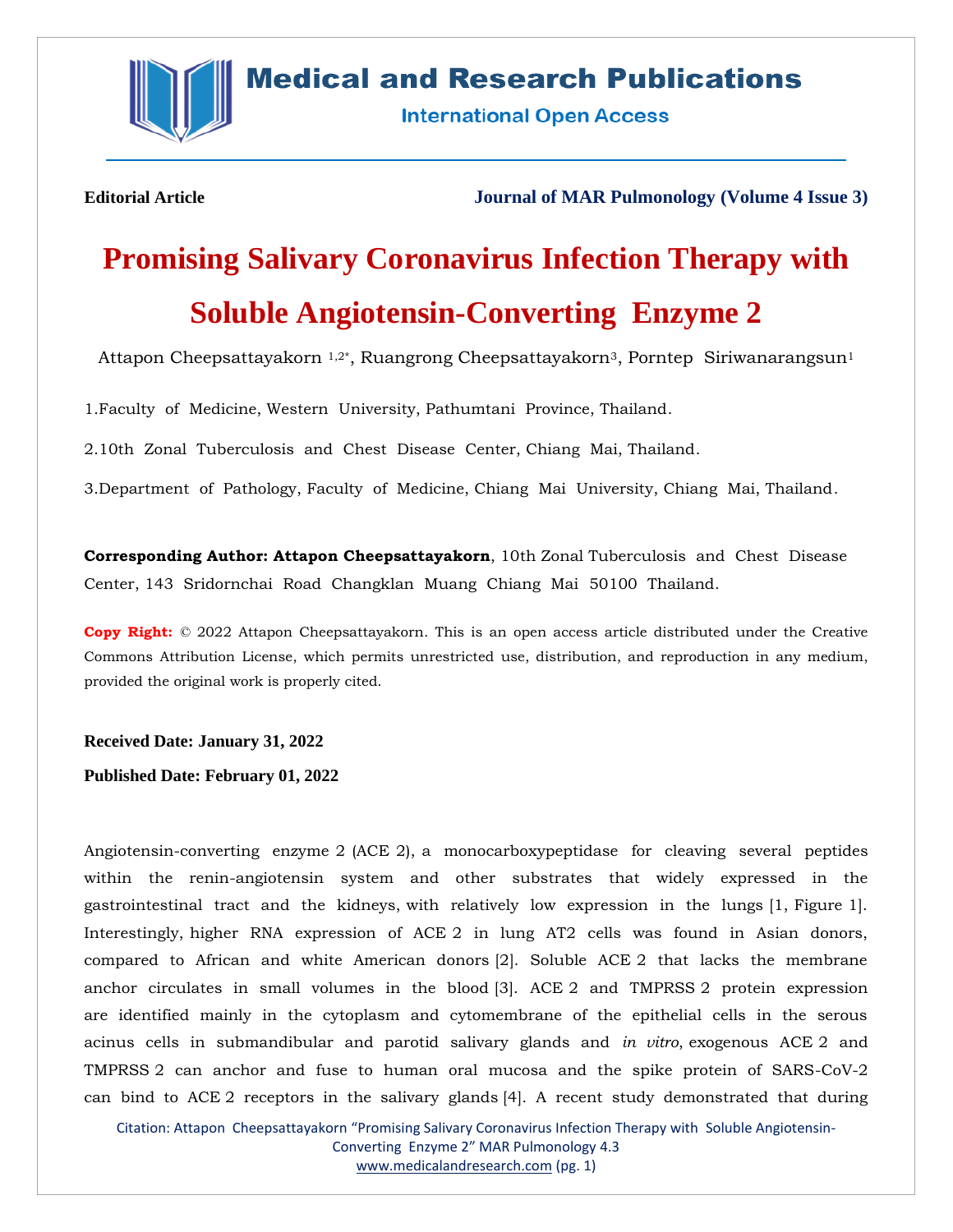## **Journal of MAR Pulmonology (Volume 4 Issue 3)**

the hospitalization period, 25 % of COVID-19 patients reported of taste impairment, 20 % of patients reported of difficulty in swallowing, and 15 % of patients reported of burning sensation [5]. A recent study proposed that chewing gum with SARS-CoV-2-trapping proteins can debulking virus in saliva and minimizing viral transmission [6, Figure 2].

In conclusion, soluble recombinant human ACE 2 protein could be a novel potential biotherapeutic to fight against SARS-CoV-2 and other coronaviruses infection and progression.



**Figure 1:** Demonstrating schematic of coronavirus (CoV) spike protein (S) binding to the surface receptor that is full-length ACE 2 (Soluble ACE 2 administration may prevent binding of the SARS-CoV-2 viral particle to the surface-bound, full-length ACE 2 by acting as a competitive interceptor of SDARS-CoV-2 and other coronaviruses.)

(Source : Battle D, Wysocki J, Satchell K. Soluble angiotensin-converting enzyme 2 : a potential approach for coronavirus infection therapy ? Clinical Science 2020; 134 : 543-545. DOI : [https://doi.org/10.1042/CS20200163\)](https://doi.org/10.1042/CS20200163)

Citation: Attapon Cheepsattayakorn "Promising Salivary Coronavirus Infection Therapy with Soluble Angiotensin-Converting Enzyme 2" MAR Pulmonology 4.3 [www.medicalandresearch.com](http://www.medicalandresearch.com/) (pg. 2)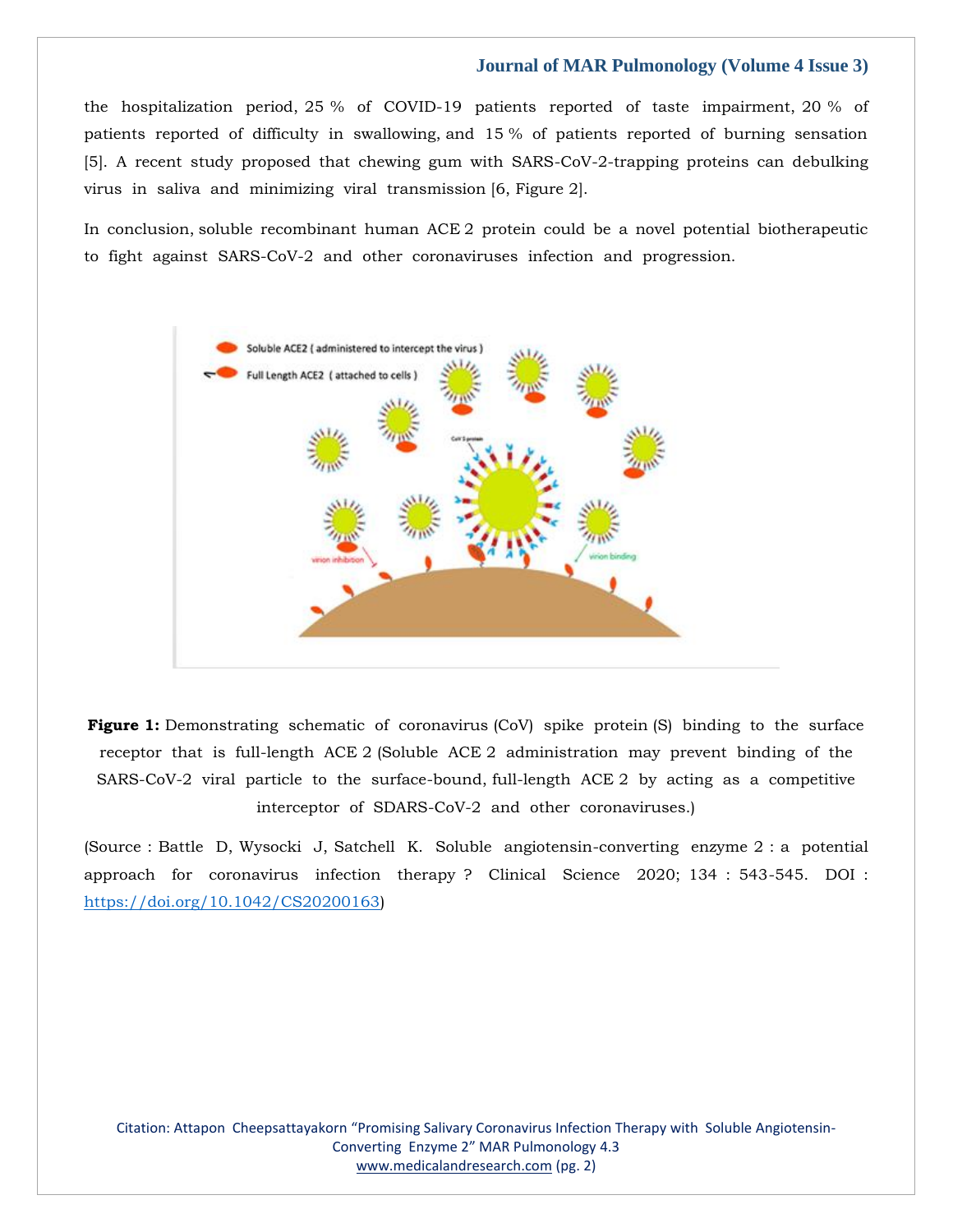#### **Journal of MAR Pulmonology (Volume 4 Issue 3)**



CTB-ACE2 trapping and blocking of virus entry

**Figure 2:** Demonstrating debulking and blocking of viral entry Using ACE 2 chewing gum

- (A) : CTB (Cholera Toxin B)-ACE 2 binds to both ACE 2 and GM 1 (monosialotetrahexosylganglioside, prototype of ganglioside) co-receptors
- (B) : Each SARS-CoV-2 trimeric spike protein has a single RBD (Receptor-Binding Domain) domain and two GM 1 binding sites. CTB-ACE 2 pentamers form microparticles, insoluble and sediment SARS-CoV-2 upon binding to soluble ACE 2, in monomer, dimer, or trimer forms. CTB-ACE 2 also directly binds to ACE 2 and GM 1 receptors, then blocking entry into human or Vero cells.

(Source : Daniell H, Nair SK, Esmaeili N, Wakade G, Shahid N, Ganesan PK, et al. Debulking SARS-CoV-2 in saliva using angiotensin converting enzyme 2 in chewing gum to decrease oral virus transmission and infection. Molecular Therapy 2022; 30 (4) April 2022. 13 pages. DOI : [https://doi.org/10.1016/j.ymthe.2021.11.008\)](https://doi.org/10.1016/j.ymthe.2021.11.008)

#### **References**

1.Serfozo P, Wysocki J, Gulua G, Schulze A, Ye M, Liu P, et al. Ang ii (angiotensin ii) conversion to angiotensin-(1-7) in the circulation is POP (prolyloligopeptidase)-dependent and ACE 2 (angiotensin-converting enzyme 2)-independent. Hypertension 2020; 75 : 173-182.

DOI :<https://doi.org/10.1161/HYPERTENSIONAHA.119.14071>

Citation: Attapon Cheepsattayakorn "Promising Salivary Coronavirus Infection Therapy with Soluble Angiotensin-Converting Enzyme 2" MAR Pulmonology 4.3 [www.medicalandresearch.com](http://www.medicalandresearch.com/) (pg. 3)